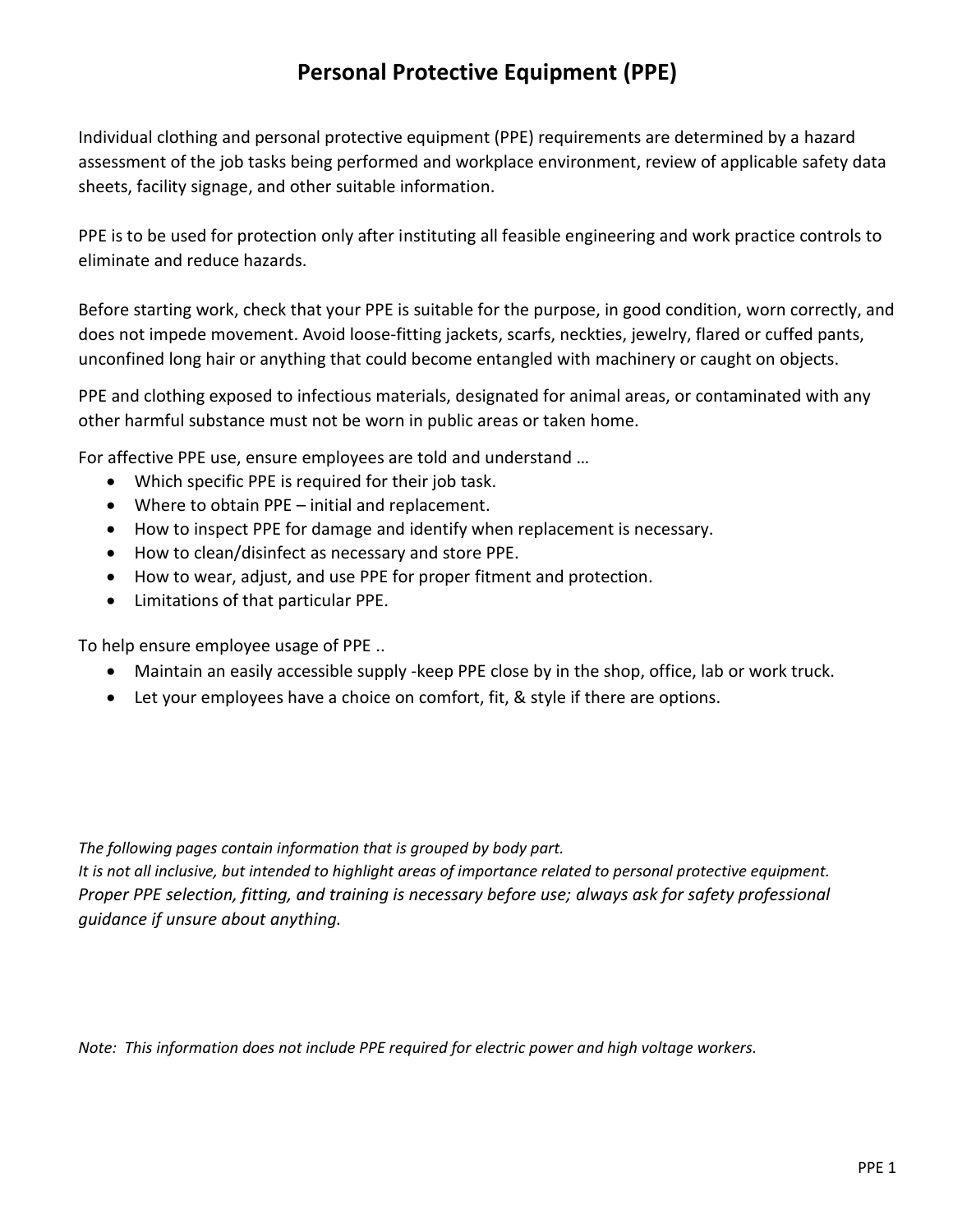## **Eye / Face Protection**

Employee uses appropriate eye or face protection when exposed to eye or face hazards from impact or contact with flying particles, molten metal, liquid splashes, or potentially injurious light radiation.

All eye/face protection (safety glasses, goggles, face shields) should meet ANSI (American National Standards Institute) requirements of ANSI Z87.1. These will be indicated by the Z87.1 marking on inside of the lens, shield or ear piece. Prescription glasses or sunglasses without the ANSI markings are not to be used in place of safety glasses.

Ensure compatibility with prescription eyewear – Some employees need corrective lens prescriptions. The eye/face protection of these employees must be compatible with the prescription eyewear with two options:

- $\circ$  Incorporate the employee's prescription into the lens of the eye protection equipment or,
- $\circ$  Supply eye protection equipment to be worn over the prescription eyewear if this is the case, ensure that the prescription lenses are compatible and do not obstruct the positioning or functioning of the other.

Safety glasses / Goggles - Primary protectors for the eyes.

Face shields - Secondary protectors for the eyes and intended to protect the entire face against exposure to impact hazards. Always wear safety glasses under the face shield because the bottom and sides of face shields typically have gaps; liquid or debris passing through these gaps can contact your eyes, potentially causing an injury.

Verify that filtered lenses have the appropriate shade number - Certain operations, such as welding/cutting, require the use of filtered lenses to shield the eyes against potentially harmful light radiation. These filters are defined by shade numbers. The higher the number the darker the shading and more filtering.

Several common operation and the shade lens needed *(referenc[e 29 CFR 1926.102](https://www.osha.gov/laws-regs/regulations/standardnumber/1926/1926.102) for a complete list)*:

- $\circ$  Stick welding: 1/16 to 5/32" electrode shade 10; 3/16 to 1/4" electrode shade 12
- o MIG/TIG welding: 1/16 to 5/32" electrode (nonferrous/aluminum) shade 11, (ferrous) shade 12.
- o Soldering shade 2
- $\circ$  Cutting shade 5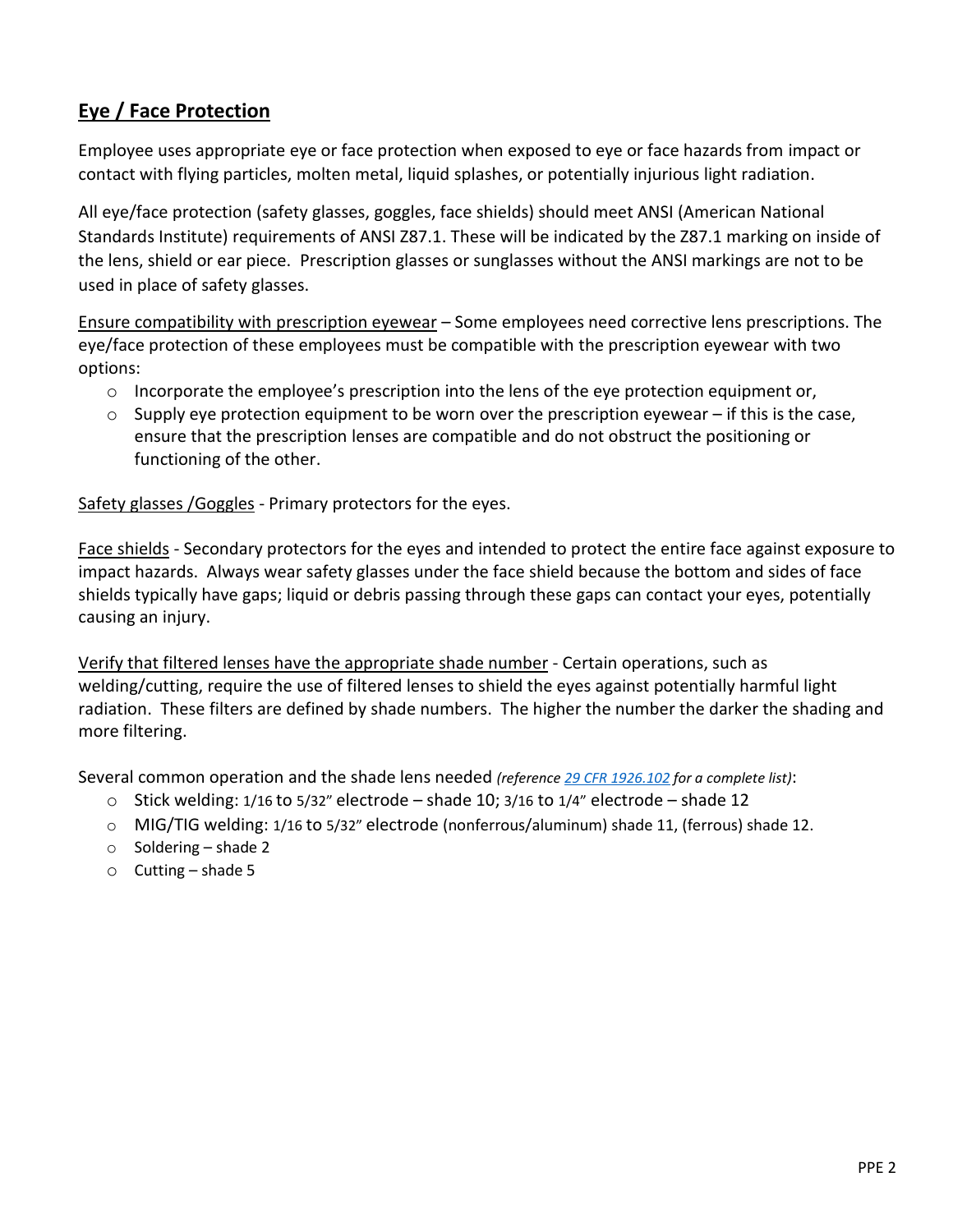#### **Head Protection**

Head protection (hard hat, bump cap) is needed for employees if objects might fall from above and strike them on the head, if they might bump their heads against fixed objects, such as exposed pipes or beams, or if they work near exposed electrical conductors. A cap or hard hat with a full brim is advantageous for sun protection or deflecting rain/snow.

Hard hats are designed with high quality, wear-resistant materials but it will not last forever. The protective properties of the helmet will be degraded by exposure to many common work environments, such as temperature extremes, chemical exposure, sunlight and normal daily wear and tear. In general, it is recommended to replace a hard hat suspension every 12 months and the entire hard hat after no more than 5 years; or service life as recommended by the manufacture. Earlier replacement is necessary when damaged or if has withstood impact or penetration.

Bump caps are designed to protect the wearer from minor head bumps and lacerations, but are not intended to protect from falling or flying objects. Bump caps should be used when there is a risk of impact between the head and stationary objects - like low ceilings, overhead piping, or hanging items. When there's a risk of impact with moving objects of any type, a hard hat must be used.

## **Hands / Arms**

Protective gloves are the primary means of protecting hands. When the risk of injury includes the arm, protective sleeves, often attached to the gloves, may be appropriate too.

There is a large variety of glove/sleeve materials, protective features, and sizes available. Selections should be based on the nature of the hazard.

Disposable, single use gloves may be necessary to avoid cross contaminations or protection from biohazard materials. In these cases, special precautions must be taken to avoid bare skin contact with the contaminates during glove/sleeve removal when the job task is finished. Specific waste disposal regulations may apply.

## **Feet / Legs**

Good footing is most important in any work area. Proper footwear may include steel toes, chemical resistance, cold protection or variety of other features to prevent injury from the hazards present. Proper footwear can also help eliminate slips, trips, and falls, as well as fatigue.

There are very few to no laboratory, animal facilities or labor-type work areas where sandals or open toed/ slip-on type shoes are permissible. Wear disposable shoe covers whenever working with an infected animals, their waste, or other infectious hazards to prevent cross contamination.

Some of the potential hazards that would require feet/leg protection include:

- o Heavy objects that might roll onto or fall onto employees' feet
- $\circ$  Sharp objects such as nails or fish fins that might pierce the soles or uppers of ordinary shoes
- o Chemicals or molten metal that might splash on feet or legs
- o Laceration from chainsaw operation
- $\circ$  Legs struck by objects thrown during weed trimmer/edger operation
- o Falls from slipping on wet or unexpected surfaces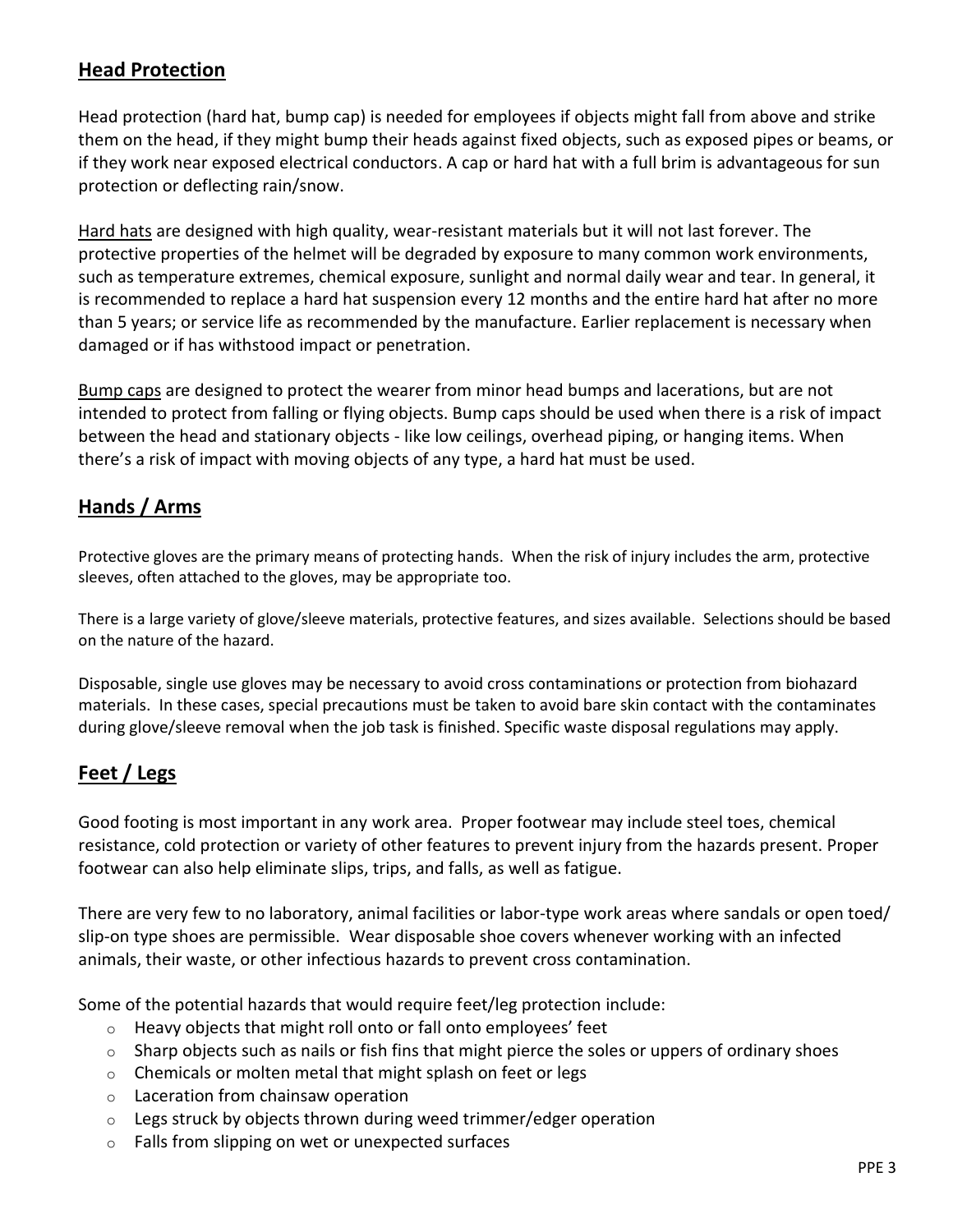#### **Body – Skin / Whole Body**

Hazards to your body/skin can vary from physical hazards found in a laboratory (chemical splashes), a shop (hot work sparks), or a kitchen (hot grease); but can also come from extreme weather when working outdoors. Proper body/skin protection can help prevent everything from sunburn and frost bite to heat stroke and hypothermia.

In animal facilities and laboratories, wear dedicated work clothes or outer protective clothing (e.g., lab coat, scrubs, gown, Tyvek suit), especially when in contact with infected animals, their waste or bodily fluids, and infectious or chemical hazard.

High Visibility Clothing – necessary when working along roadways, construction areas, or where heavy equipment is in operation. All highly visible clothing whether it's a vest, jacket or shirt should be bright fluorescent orange or lime/yellow and have visible reflective material when working at night. Keep in mind that this clothing can fade over time from sun exposure and the washing machine; get new when this happens.

Life Jackets (or Personal Flotation Device -PFD) – necessary when working near water. The selection of life jacket design should be based on the work, boating activity and water conditions that will be encountered for the specific job task. Each PFD has its own maximum buoyancy, performance level, and limitations. Life jackets must be Coast Guard-approved, in serviceable condition and the appropriate size for the intended user.

#### Fall Arrest/Restraints

Precautions need to be taken whenever there are elevated surfaces over 4 feet in general workplaces or over 6 feet high in construction (heights vary depending on the job task).

Fall protection can include hand rails, safety nets, stair railings, personal fall arrest harness and restraint systems to name a few. Each component of the fall protection must meet strength/weight criteria based on the work conditions, environment, and individual using it. End users must be trained so that they understand the limitations and proper use of their equipment. If there is a job task where you need a personal fall arrest system, having the correct and compatible components is critical, ask for professional guidance before making these purchases and for training.